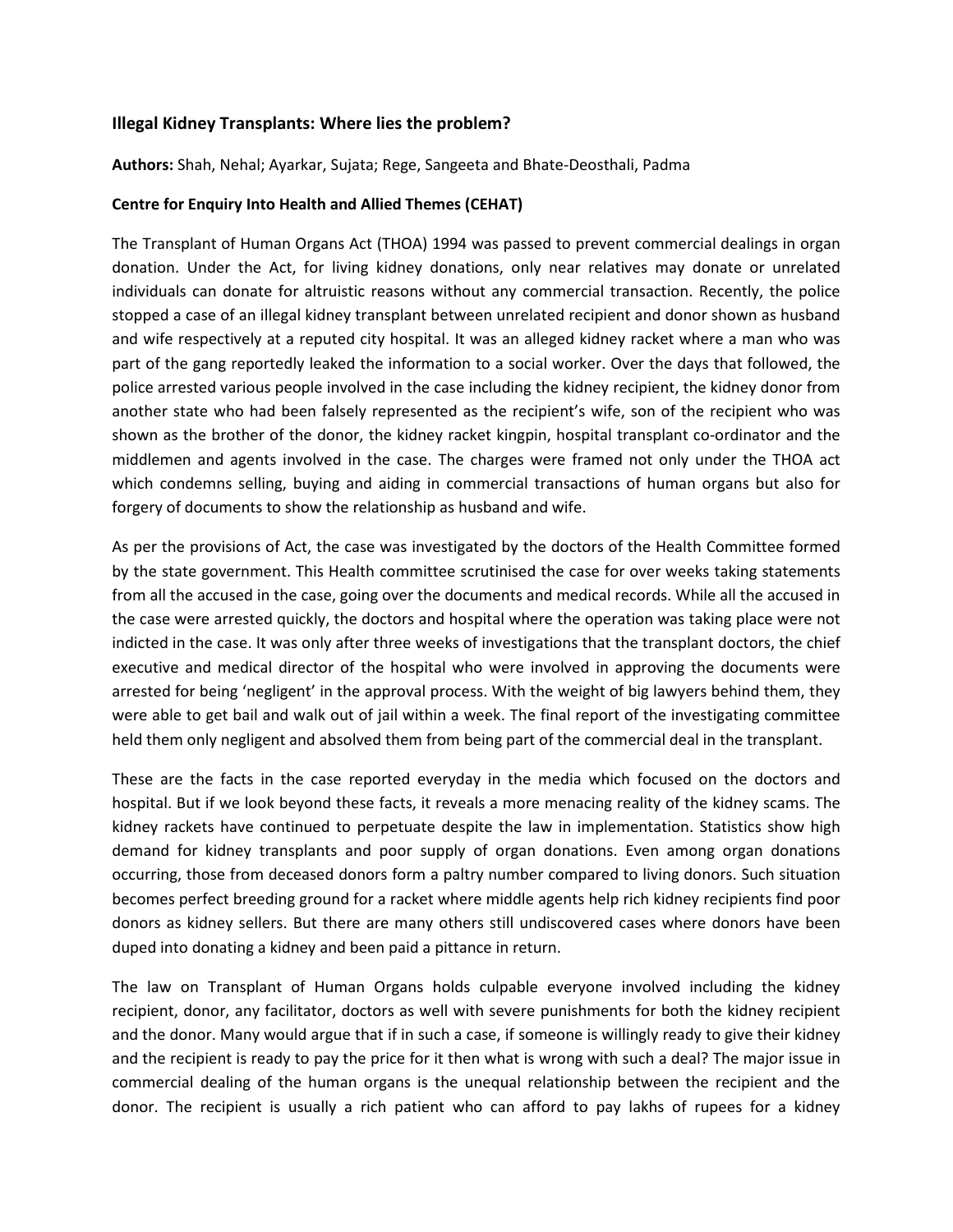transplant while the donor is poor, uneducated and in dire need of money to pay off debts. Clearly, a person ready to sell their own organ to someone, that too, for a measly few lakhs would surely have been in a difficult situation and driven to the end of the rope. Indeed, consenting to donate an organ while living is not easy and organ transplantation is not without risks. Whilst for the kidney recipient who is already extremely sick with poor quality of life, the risk of a transplant is worth giving a chance. But does the donor offering his/ her kidney for a price know that it is illegal or is he/ she even fully told about the risks and consequences of the transplant? Does the donor even get all the money promised in return?

The story of the kidney donor in this case is a typical one. Belonging to a small village, completed only few years of schooling, the poor woman is a middle aged mother of five children. The house in which she lives with her alcoholic husband, father–in-law and children is nothing but a single room with no facilities obtained under a government scheme. Struggling to feed a large family with no source of income, not even from the husband, she would do odd domestic work and seasonal jobs. Consequently, money had to be borrowed now and then. The irregular work only sufficed to feed the family much less to pay off the debt. This desperate situation brought her to ask help from a neighbor who introduced her to an agent. The agent promised to find work for her. But this offer gradually turned towards convincing the woman to donate a kidney for money and saving someone's life. This benevolent act would also give her a chance to pay off the debt once and for all. Thus, the agent convinced the woman to sell her kidney for 1 or 2 lakhs and was assured that her health would not suffer. Of course she would be paid only after the transplant was completed and she was back at home. Having informed the family that she was going outstation for work, she came to the city with the agent.

During the preparation for transplant, she was scared at one point and had refused to undergo the operation. She was told that too much money had been spent and she could not refuse the donation. On the day of the transplant operation, the police barged into city hospital and stopped the operation just as the donor was given an incision to remove the kidney. The hospital washed its hands off the case and discharged the woman even before she could recover from the operative wound. Caught in the clutches of the law, she moved from the hospital to the police station to magistrate court and finally landed in jail. Meanwhile, her family only came to know about it when the police informed them. Without any relatives in the city and having borrowed some money, her daughter could only visit her for a short time in jail. Considered as a non-bailable offense, the bail conditions imposed to get out of jail custody were just the same for all the accused. But the weight of the law falls unequally on the rich and the poor. Hailing from a poor household in the neighbouring state, neither did she have bail money nor a guarantor to stand in court for her. Thus, she continued to languish in jail recovering from her operative wound while the other accused were able to get out by meeting the bail conditions. Her 5 week ordeal in jail only ended when some NGOs intervened to help her get out of jail.

On the other hand, since the arrest of the doctors, the medical community had been in an uproar. Supporting the doctors, the medical profession had opposed the provisions of the law in same vein as they have all other regulations. In their protest, first the nephrologists and urologists had threatened to stop the transplants and later the Transplant Authorisation Committee members refused to attend the meetings for transplant approvals. Many members wrote letters to say that they do not want to be next